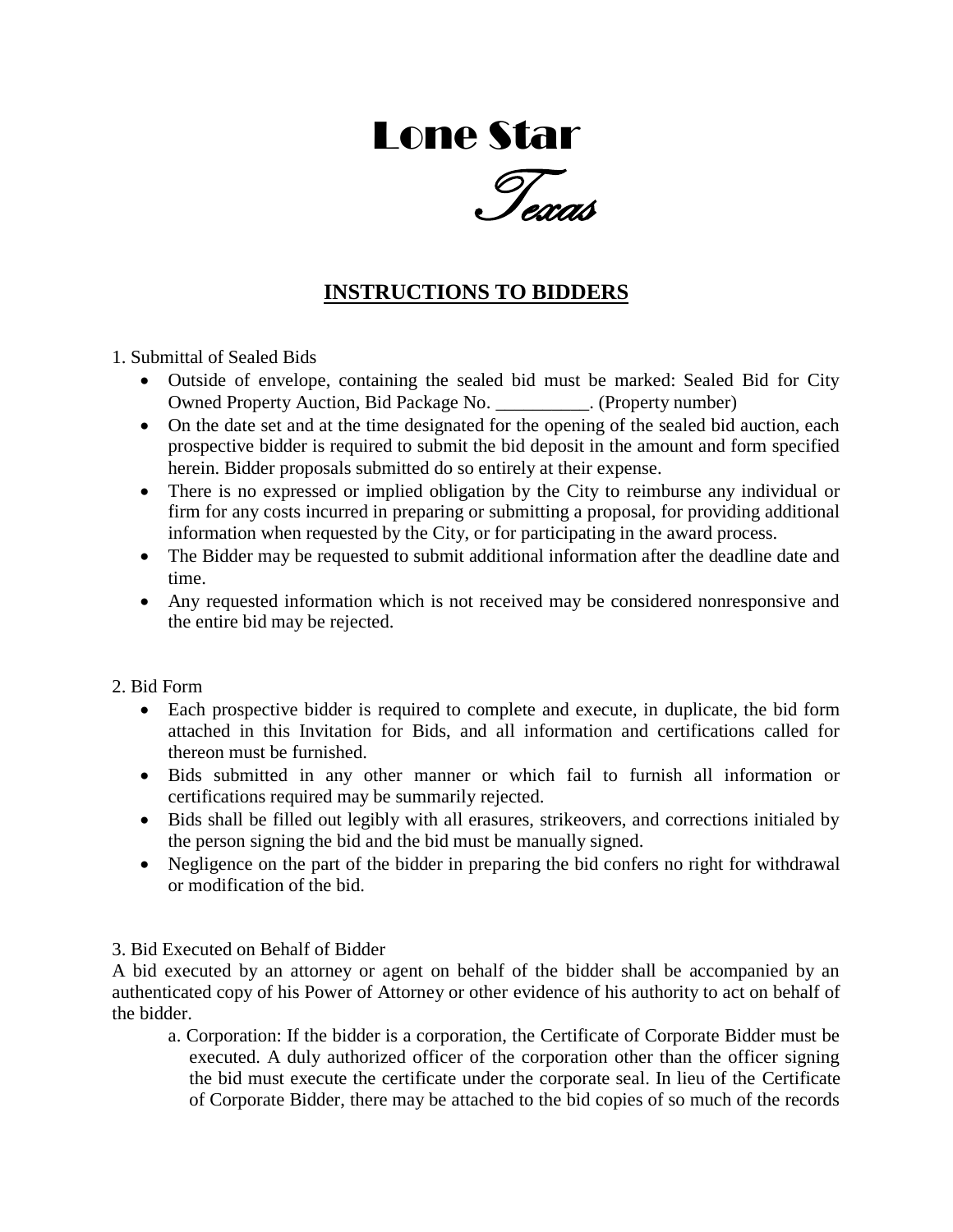of the corporation as will show the official character and authority of the officer signing, duly certified by the secretary or assistant secretary, under the corporate seal, to be true copies.

b. Partnership: If the bidder is a partnership, and all partners sign the bid, with a notation that they are all the partners, the City of Lone Star will not ordinarily require any proof of the existence of the partnership. If all the partners do not sign the bid, then the names of all those except limited partners must be furnished on the bid and the City of Lone Star, in its discretion, may require evidence of the authority of the signer(s) to execute the bid on behalf of the partnership.

### 4. Bid Deposit

Each bidder shall be required to submit a Bid Deposit in the amount of \$500.00, along with a self -addressed stamped envelope for the return of the unsuccessful bidder's Bid Deposit. A Bid Deposit must accompany each bid submitted. All Bid Deposits must be in the form of a certified check or cashier's check payable to the order of the "City of Lone Star". Failure to so provide such bid deposit shall require rejection of the bid. Upon acceptance of a bid, the appropriate bid deposit of the successful bidder shall be applied toward payment of the successful bidder's obligation to the City of Lone Star. The City of Lone Star will make the bid award decision based upon the best value to the City of Lone Star. Only the bid deposit of the successful bidder(s) will be retained.

#### 5. Additional Information

The City of Lone Star, at the address given in this Invitation for Bids, will upon request, provide additional information concerning the property offered to facilitate preparation of bids. Each bid submitted shall be deemed to have been made with full knowledge of all terms, conditions, and requirements contained in this Invitation for Bids.

6. Notice of Acceptance or Rejection Each bid must be accompanied by a signed Purchase Agreement.

Notice by the City of Lone Star of acceptance of a bid shall be deemed to have been sufficiently given upon written notification to the bidder or duly authorized representative providing the best value to the City of Lone Star at the address indicated in the bid documents.

Notice by the City of Lone Star of rejection of a bid shall be deemed sufficiently given when the bid deposit of the rejected or unsuccessful bidder has been telegraphed or mailed to the bidder at the address provided on the self -addressed envelope.

The City of Lone Star's processing of a bid deposit shall not, in itself, constitute acceptance of the bidders offer. The City of Lone Star reserves the right to reject any or all bids or portions thereof.